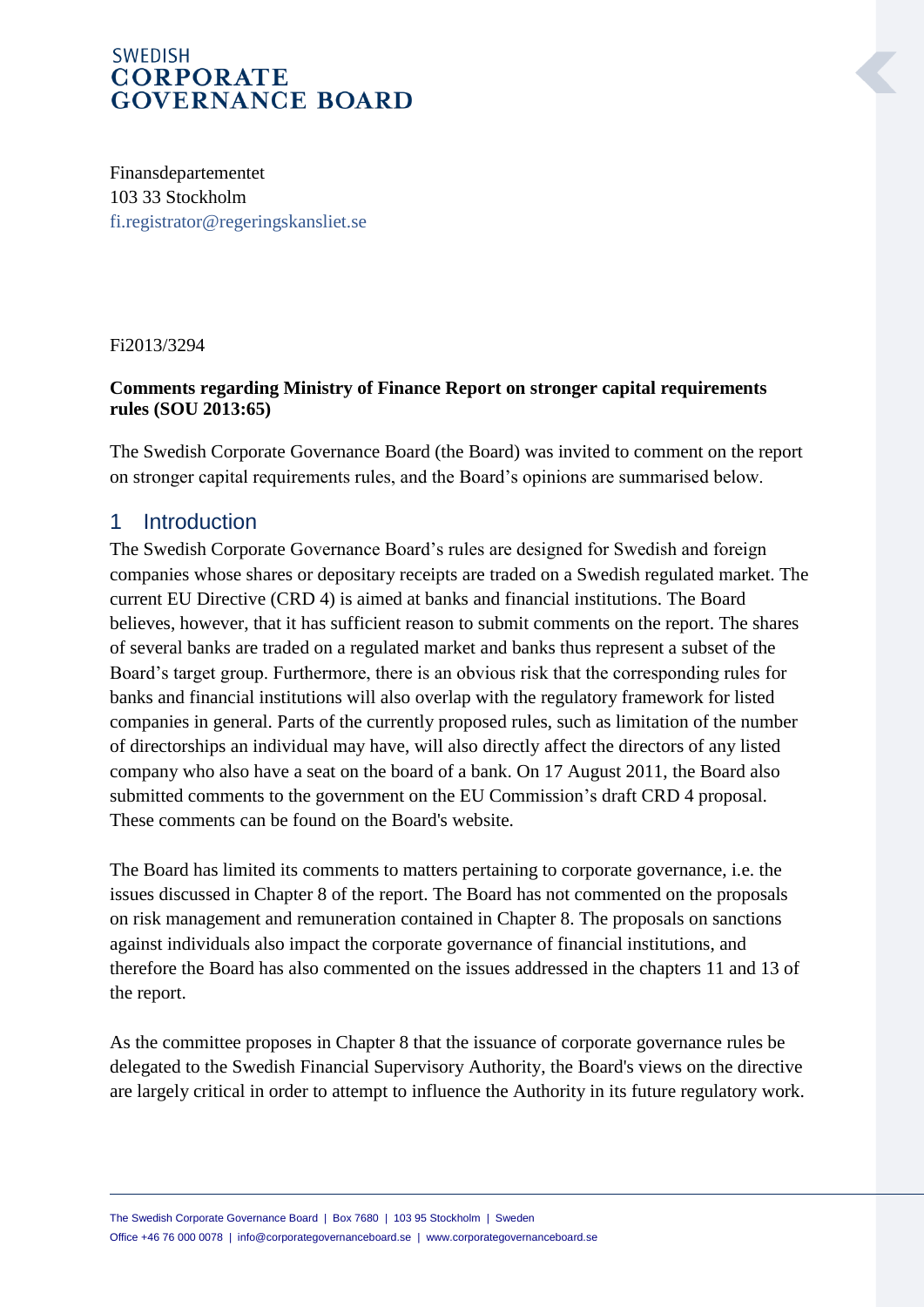# 2 Corporate Governance

CRD 4 contains a number of provisions on corporate governance. The provisions are largely an attempt by the European Commission to bring about good judgment and behaviour on the part of directors, which the Corporate Governance Board considers to be both inappropriate and in some cases potentially damaging for the institutions and their owners.

Today, there are rules for management assessment, which give the competent authority the right to assess the suitability of directors. It is proposed that these be supplemented by legal provisions that allow the authority to take into account the board's collective expertise when assessing the suitability of an individual director. The committee also proposes that the Financial Supervisory Authority issue more detailed regulations to meet the requirements of parts of Article 91 of the Directive. This is commented on in more detail below.

The Corporate Governance Board has no particular opinion as to what requirements are appropriate for the suitability of individual board members of financial companies. Such financial market regulation - that the Financial Supervisory Authority is to ensure through its assessment that individuals who for any reason are deemed unsuitable may not be involved in the running of a financial company - lies outside the Board's remit. However, when requirements go beyond a certain limit, they impact the corporate governance system. If the Authority's task is no longer to screen out unsuitable people according to a set of objective criteria, but instead is tasked with ensuring that both individual directors and the board as a whole is sufficiently competent and experienced etc, the Authority has taken over one of the main roles of the owners of the company. A fundamental aspect proprietary rights is the ability to appoint the people who are to manage one's assets, given that it is the owner who bears the ultimate risk for the failure of the board. If the State, represented by the Financial Supervisory Authority, is given the task of not only assessing the appropriateness of individual directors, but also the company board's collective competence and experience, the state should as a consequence also be required to shoulder the responsibility if the owners suffer any damage should the board turn out not have sufficient competence or experience.

The Swedish Corporate Governance Board's conclusion is partly that Sweden should implement as few rule changes as possible through law or Authority regulations as a result of the directive's corporate governance provisions, and partly that the Financial Supervisory Authority in the exercise of its rights under the directive in these matters should act as restrained as possible.

#### **2.1 The director's general suitability etc.**

It is not proposed that the general requirements contained in Article 91 (1) of the directive, that members of the board are to be of sufficiently good repute and possess sufficient knowledge, skills and experience to perform their duties, like the requirement in Article 91 (2), that directors are to devote sufficient time to the performance of their duties for the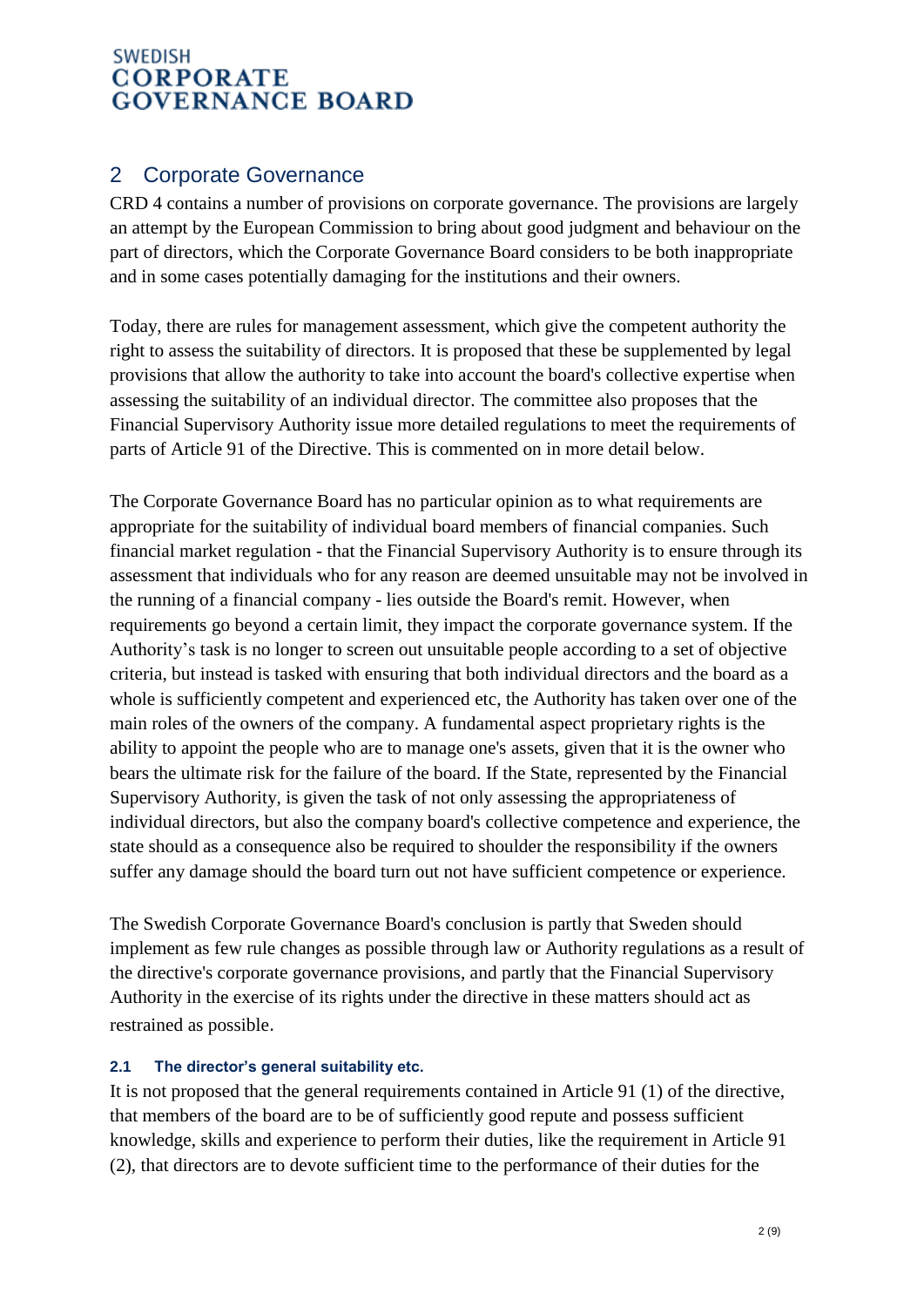institution, lead to any changes in the current Swedish rules. The same applies to the requirement contained in Article 91 ( 8), that each member of the board is to act with honesty, integrity and independent thinking in order to be able to effectively assess and challenge executive management decisions if necessary and effectively control and monitor management decision making. It can also be assumed that the general rule in Article 91 (3), that the number of executive or board assignments of a director may have at the same time depends on the circumstances of each case and the nature, scale and complexity of the institution's operations, is not considered to require special detailed regulation by the Authority.

According to the committee, these requirements are already covered by applicable suitability requirements for directors under the auspices of the management assessment process. The Corporate Governance Board agrees with the committee's conclusion that new rules from the Authority are not required.

#### **2.2 The company board's combined experience etc.**

According to Article 91 (1), the composition of a company board is to adequately reflect sufficiently broad experience. Article 91 (7) states that the board is to have sufficient knowledge, skills and experience to be able to understand the business and operations of the institution, including the main risks.

The report proposes that the provisions on management assessment be expanded to allow the Financial Supervisory Authority to also take into account the above-mentioned requirements for the board's collective competence when assessing the suitability of individual members, see the proposed new Chapter 3, Section 5 of the draft amendment to the Banking and Financing Business Act (2004:297).

According to the Swedish Corporate Governance Code, (the Code), the nomination committee is to ensure in its proposal that the board of the company has an appropriate composition, characterised by diversity and breadth of director competence, experience and background, see Rule 4.1. The nomination committee is also to issue a statement explaining its proposal of candidates to the board, see Rule 2.6 of the Code. The position of the Corporate Governance Board, in accordance with what is stated in section 2 above and in this section, is that this type of regulation, which shifts one of the owners' primary duties to the Financial Supervisory Authority, should not be introduced into Swedish law.

#### **2.3 Number of board assignments**

Limitations to the number of assignments that a member of the board is to be allowed to have are outlined in Article 91 (3)-(6). It is proposed that these rules be implemented through regulations issued by the Financial Supervisory Authority.

The Corporate Governance Board does not believe that it is possible to establish a generally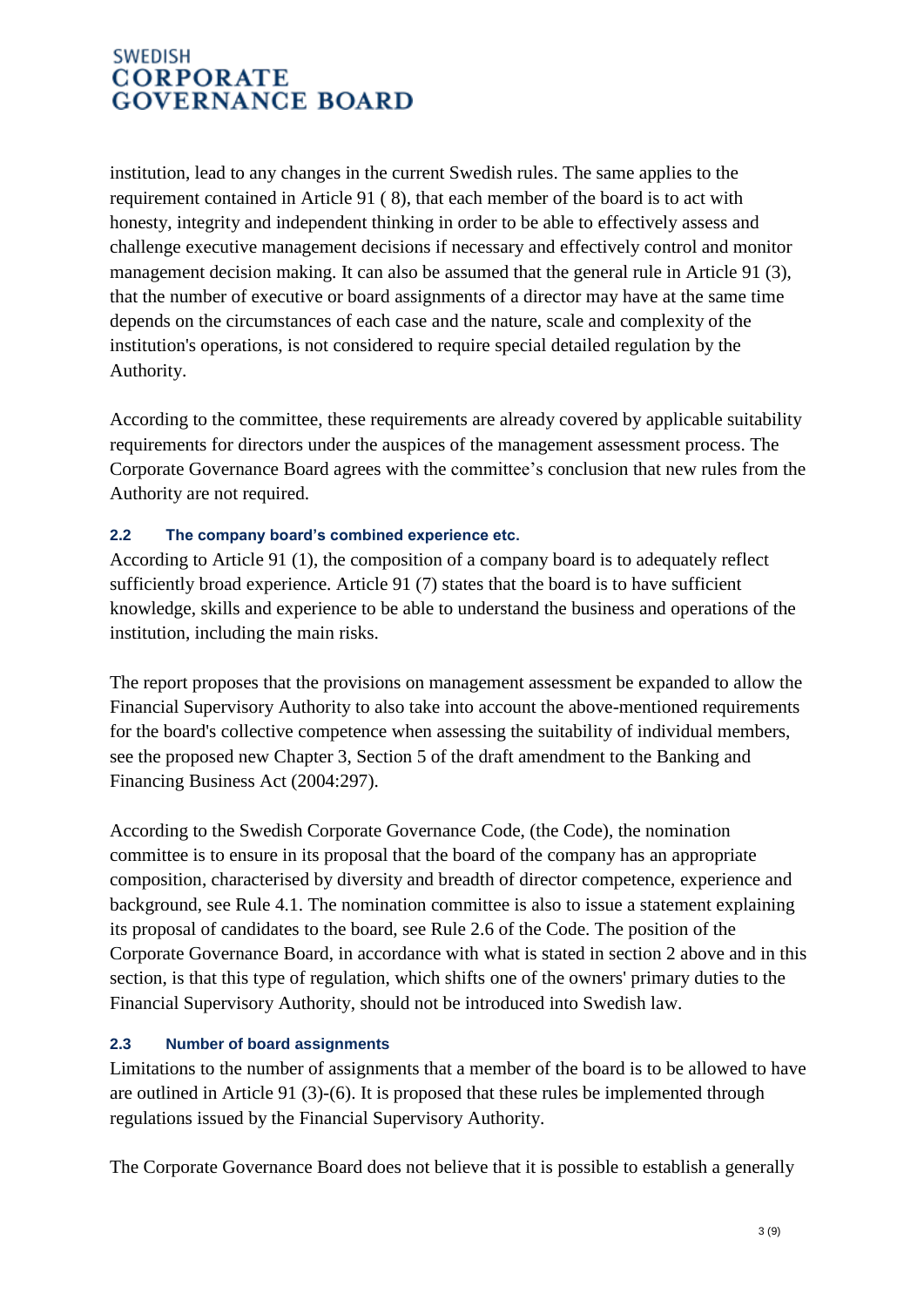appropriate limitation to the number of assignments a director may have. Obviously, it is important that directors devote sufficient time to their task, but to introduce a specific rule for the number of other directorships or management positions is both unnecessary and administratively cumbersome. Furthermore, no factors other than certain other directorships are factored into this equation - a person may well be engaged in other matters, have assignments or other employment or have family or hobbies that take up much of her or his time. Also, how much time a person needs to spend in order to perform with a certain task is an individual matter. This is the main reason why the Code only contains a requirement that directors are to devote sufficient time to their work, without any detailed limitations of the kind currently proposed.

According to Article 91 (6), the Financial Supervisory Authority is to be able to grant permission in individual cases for a director to have an additional assignment. It is questionable how the Authority would be able to investigate in any meaningful way whether the conditions are met - Article 91 (3) states that the individual circumstances are to be taken into account by the regulator. It is the responsibility of the chair of the company board to ensure that all the directors devote the necessary time to the work of the board, and this should then be followed up in the board's evaluation of its work. In the Swedish model, it is the nomination committee which will then decide whether the director is to be proposed for re-election or not.

The way directive rule is designed, it is not even limited to the financial sector – a director's board assignment for a bank, for example, also impacts whether they would be available for board assignments in other commercial businesses, such as in listed companies. If the number of potential assignments is limited in this way, it will cause problems mainly for small and medium-sized listed companies when positions on the boards of these companies are rejected by directors who can no longer sit on the boards of many companies. That some directors have sat on the boards of many companies has been essential for newly acquired experience and knowledge to spread quickly in the Swedish corporate sector. Another consequence of the proposals presented by the Commission, of which numerical restriction is a part, may very well be that competent directors choose not to accept assignments in banks and other financial institutions.

In a larger perspective, numerical restrictions compromise the Swedish corporate governance model's division of responsibility and tasks among the owners, the board and the executive management. If the number of assignments is restricted, this will inevitably lead to demands for higher remuneration from a large number of professional directors, which in turn has an impact on the work expected of directors. This will result in boards becoming more operational than is the case today, and they will thus impinge on the operational management's work and responsibilities, with the danger of a shift in the direction of the board in these matters. This could seriously upset the balance that exists today between the board's supervisory role and responsibilities and those of the executive management.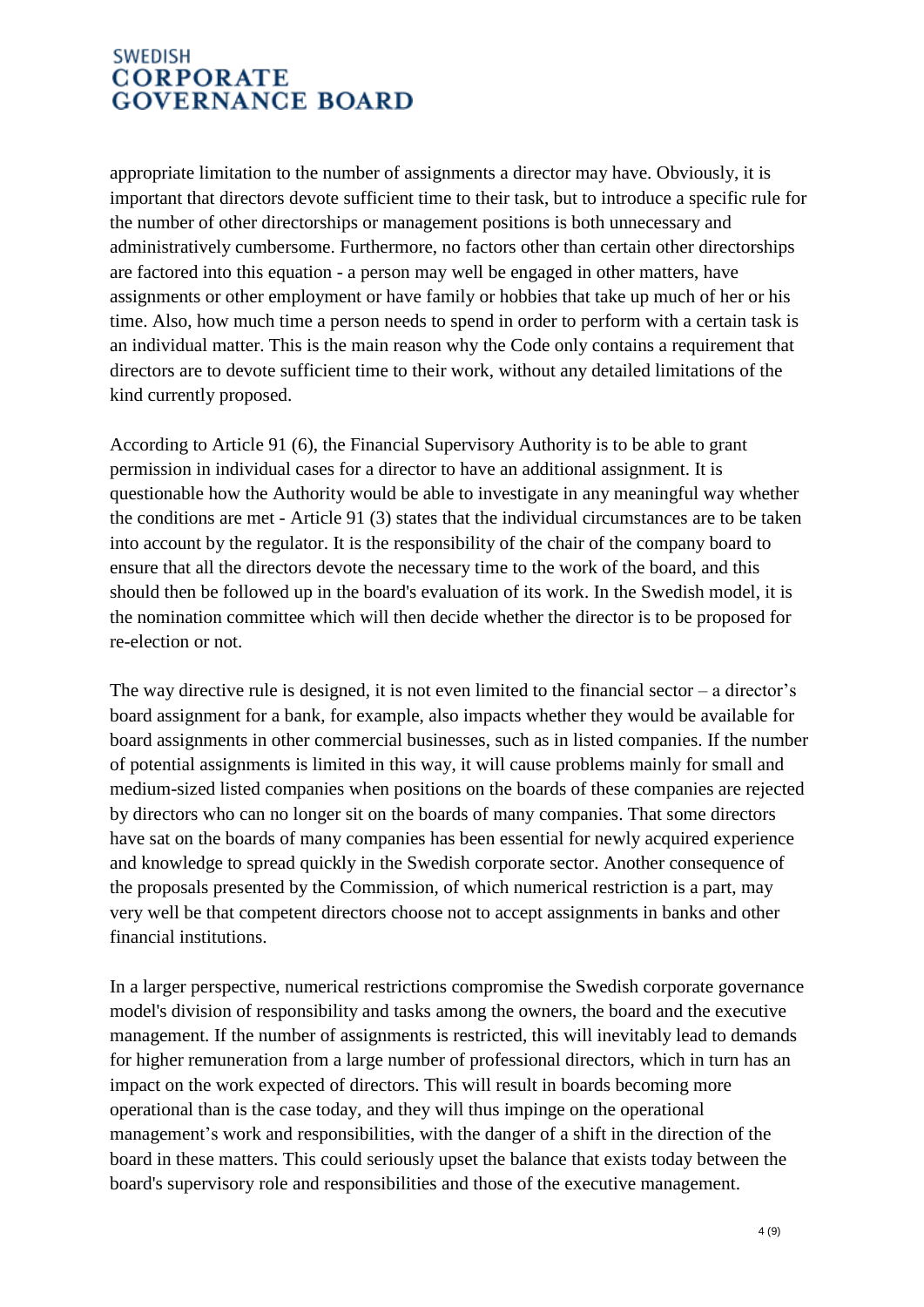In the view of the Corporate Governance Board, there should be careful consideration given to whether restricting the number of assignments could be conducted through a general regulation that the Financial Supervisory Authority is to consider whether an individual company director is likely to be able to devote sufficient time to her or his assignment when it conducts its suitability assessment, rather than introducing a rule on numbers and exemptions. The Authority's suitability assessment would naturally take as its starting point the nomination committee's assessment, i.e. if the nomination committee has proposed candidates to the board, there is no reason for the Authority review that assessment.

#### **2.4 Training of directors**

According to Article 91 (9), institutions are to allocate adequate human and financial resources to the orientation and training of members of the management body. This rule, as it is understood, will be implemented by the Financial Supervisory Authority.

In the view of the Corporate Governance Board, it is the responsibility of the company board, its chair and the individual directors to ensure that each director receives proper orientation and training to be able to carry out their work in the best way. This is an individual matter, which must be determined in the light of each director's prior experience and training, competence and other purely individual characteristics. A regulation from the Financial Supervisory Authority should not deny a board the right to decide over training resources for the purposes specified.

#### **2.5 Diversity policy**

Article 91 (10) requires nomination committees to consider a broad set of characteristics, knowledge and skills when appointing directors, and therefore, financial institutions are to implement a diversity policy for the work of nomination committees.

In a recently proposed directive on the reporting of non-financial and diversity information, the European Commission submitted a proposal that listed companies are to develop a diversity policy for their boards. The Swedish Corporate Governance Board commented on this proposal in its response to the Swedish Government dated 15 May 2013 (available on the Board's website) as follows:

*According to the European Commission, a homogeneous company board selected on the basis of a certain number of criteria creates conditions for collective thinking and makes the board potentially less receptive to new ideas, which the Commission in turn claims is a problem for European stock exchange listed companies. In the eyes of the Commission, this justifies a requirement that companies produce a diversity policy for boards. The most important criteria according to the proposal are age, gender, geographical spread, (which begs the question whether this means where the individual was born, grew up, has worked previously or is currently resident), educational and background and professional*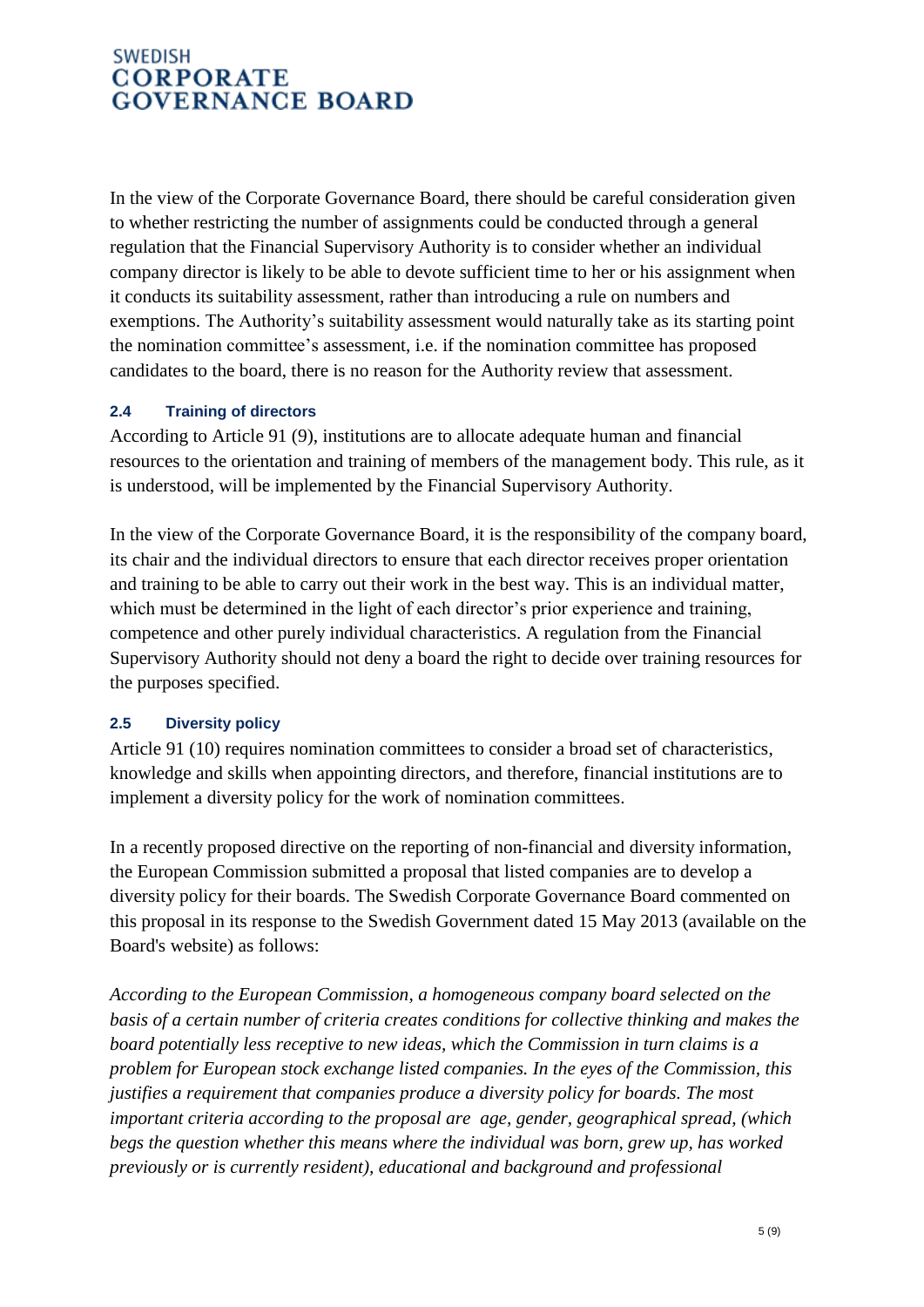*experience. According to the preamble of the proposed Directive, the purpose of requirement for companies to produce diversity policies is to apply pressure to companies to have more diversified boards.*

*There is no scientific evidence, either theoretical or empirical, that collective thinking and narrow-mindedness is more common in homogenously composed boards using the criteria in the proposed Directive than in those that are not composed according to these criteria, which means that the fundamental basis of the proposed Directive is deficient. In this area, the European Commission reveals a remarkable lack of insight into the responsibilities and processes. Firstly, there is no generally optimal board composition that works for every company. As every company is unique, each board needs to have a composition that is suitable for the phase of development in which the company currently finds itself. It is therefore not possible to state much more than that the board in its entirety must be as competent as possible in order to meet the needs of the company and that it must have the confidence of the shareholders, as the board is appointed to manage the property of the owners.*

*The Commission further states that a homogeneous company board will not be able to challenge or monitor the executive management in the way that a diversified board could. In order to challenge and monitor a powerful executive management team in a listed company, board members need knowledge and integrity. The knowledge required is often acquired through active service in the executive management of companies of a similar size or strength. In many cases, people who have previously worked in executive management make the best board directors when it comes to challenging the Chief Executive Officer, whereas directors with other backgrounds may find it more difficult to see through the information they receive from the management. A completely diversified company board according to the criteria set by the European Commission would instead be at greater risk of being too reliant on the company management.*

*It must be the task of the shareholders in each individual case to appoint the board that they at that time regard as the most suitable to lead the company. It should be emphasised that the owners of a company have a strong interest in choosing board directors who will safeguard and promote the interests of the shareholders. During the selection and appointment process, shareholders must consider the different risks associated with different constellations, and the possible danger of collective thinking is just one of a range of risks and possibilities. This work must be conducted every time a board is appointed, and it cannot be decided in advance. Mandatory requirements on shareholders to determine a diversity policy mean that previous shareholders will force a certain type of board composition on current shareholders.* 

*Sufficiently strong rules requiring consideration of aspects of diversity when appointing board directors already exist, as well as information requirements concerning the*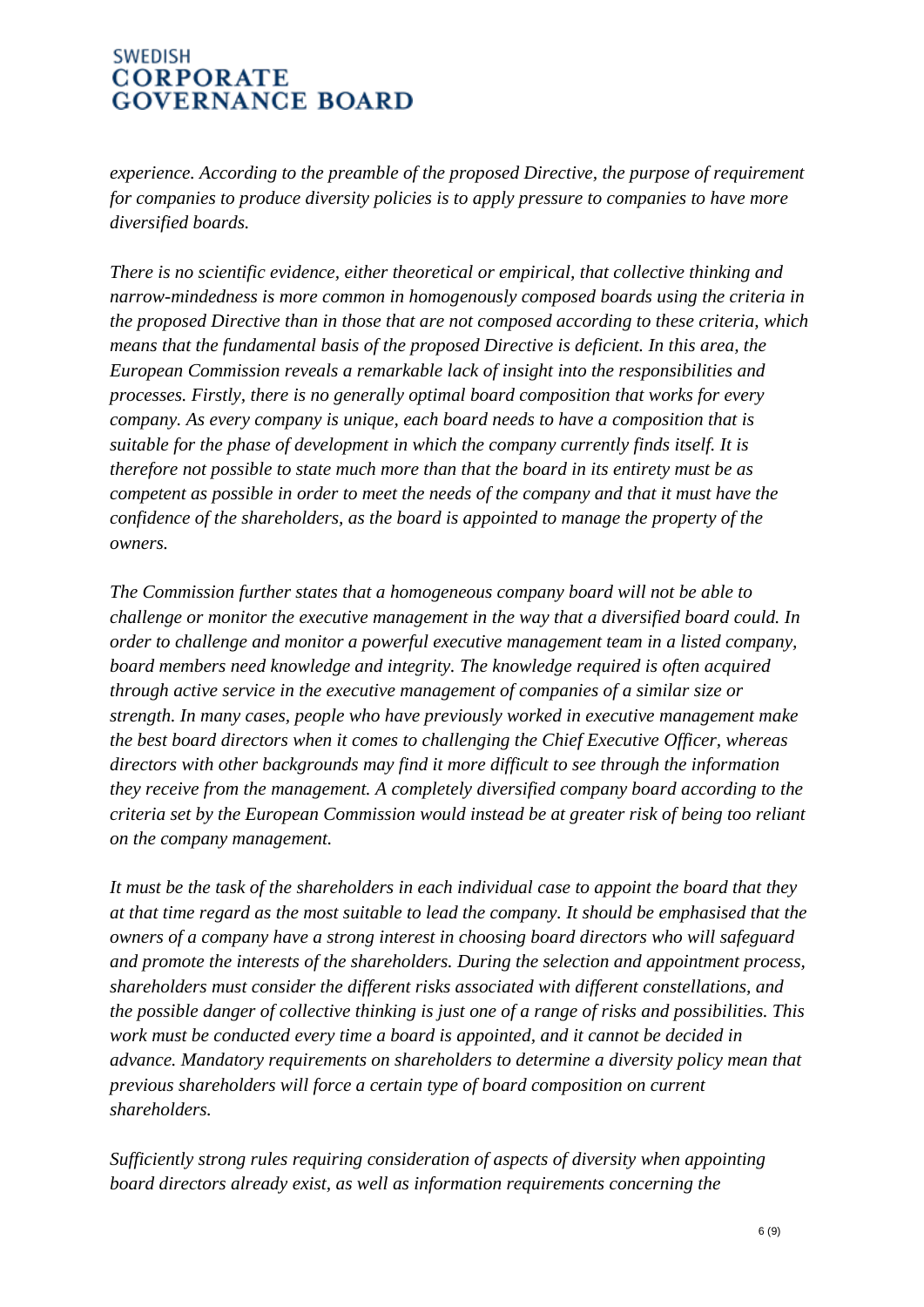*composition of boards. Rule 4.1 of the Swedish Corporate Governance Code ("the Code") states:* 

> *"The board is to have a composition appropriate to the company's operations, phase of development and other relevant circumstances. The board members elected by the shareholders' meeting are collectively to exhibit diversity and breadth of qualifications, experience and background. The company is to strive for equal gender distribution on the board."*

*Code rule 2.6 states that the nomination committee is to explain its proposals regarding the board of directors, especially with regard to the requirements contained in Code rule 4.1, on the company's website no later than the date of issue of the notice of the shareholders' meeting.*

*In addition to requirements to include information on board composition etc contained in the Annual Accounts Act, the Code requires publication of the following information on each member of the company's board both before board elections and in the annual corporate governance report (Code rules 2.6 and 10.2)*

- *The candidate's age, principal education and work experience*
- *any work performed for the company and other significant professional commitments*

*On the issue of diversity and collective thinking, it is therefore the considered opinion of the Swedish Corporate Governance Board that no requirement for companies to produce and disclose a diversity policy should be introduced.*

For the reasons stated above, the Swedish Corporate Governance Board is also opposed to the introduction of a requirement for financial institutions to produce binding diversity policies for their boards.

#### **2.6 Establishment of a nomination committee within the board**

The Swedish Corporate Governance Board agrees with the assessment that the rules on nomination committees in Article 88 (2) of the directive do not need to be incorporated into Swedish law, as a Swedish company board has no control over the selection and appointment process of directors.

# 3 Administrative financial penalties for individuals

The Committee's proposals for implementation of the sanction provisions contained in the directive include giving the Financial Supervisory Authority the right to impose administrative financial penalties on individuals in the management of the institution if the institution breaches regulations. Liability can be assigned where the Authority finds that there are specific reasons for such a sanction. Some form of breach against accepted behaviour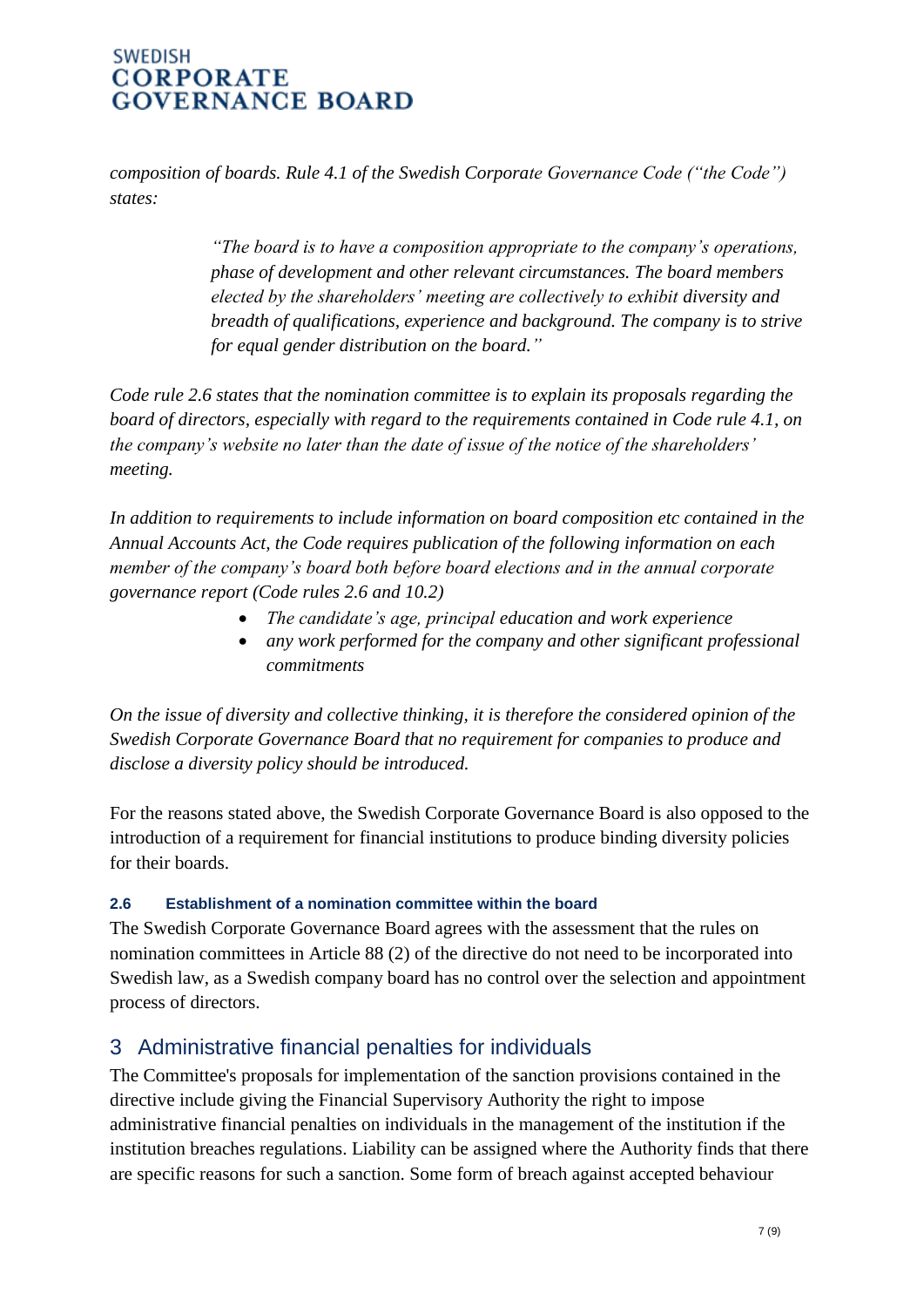must have been committed by the individual, but the proposal does not go into more specific detail than so, nor does it contain any requirement regarding subjectivity criteria on the part of the director. The sanction can be as much as five million Euros or up to twice the profit earned or the costs avoided by the breach. According to the proposal, the decision on the level of the fee payable is to be made by the Authority and not in any form of independent process subject to examination by both sides. A decision can normally be executed immediately, unless inhibition is sought and granted.

As this rule stands, the Financial Supervisory Authority FSA would issue the regulations, exercise their supervision and impose sanctions on individuals. This means that the Authority would act both as investigator, prosecutor and judge. This poses a clear danger of conflicts of interest, partiality and that the sanctions system becomes legally unsound.

In a sound legal system, financial sanctions against individuals of the magnitude stipulated by the directive must be dealt with in a court of law. The directive does not put any obstacles in the way of such a solution. One of the main arguments for the current system of financial penalties is that it requires speed when intervening against individual institutions. That argument, however, has no bearing with regard to fines for individual board members.

A further aspect is that the processing of sanctions and how they are decided should be analysed on the basis of the Supreme Court's *ne bis in idem* verdict of 11 June 2013, which means that the right not to be punished twice for the same offence (act) includes the system of penalties and sanctions for violations of criminal tax law. This can also apply to an administrative sanctions system within the field of financial supervision.

Therefore, the view of the Swedish Corporate Governance Board is that the proposed procedure gives rise to great concern, both in the light of the European Convention for the Protection of Human Rights and Fundamental Freedoms and Swedish constitutional principles, and in light of the consequences this may have for the governance of financial institutions.

One obvious problem with such drastic, unpredictable sanctions is the danger that recruitment to senior positions in financial institutions could become significantly more difficult. The risk of sanctions would also need to be compensated for by to a high remuneration levels to directors.

Perhaps the biggest problem, however, is the different roles of the Financial Supervisory Authority. If an institution breaches a regulation, what director will not primarily think of how to escape personal sanctions rather than acting in the best interests of the institution (and its owners and customers)? The risk that the Authority may use the threat of personal administrative financial penalties to persuade representatives of the institution to act in the way the Authority finds desirable, such as admitting institution's guilt on to some issue, is in